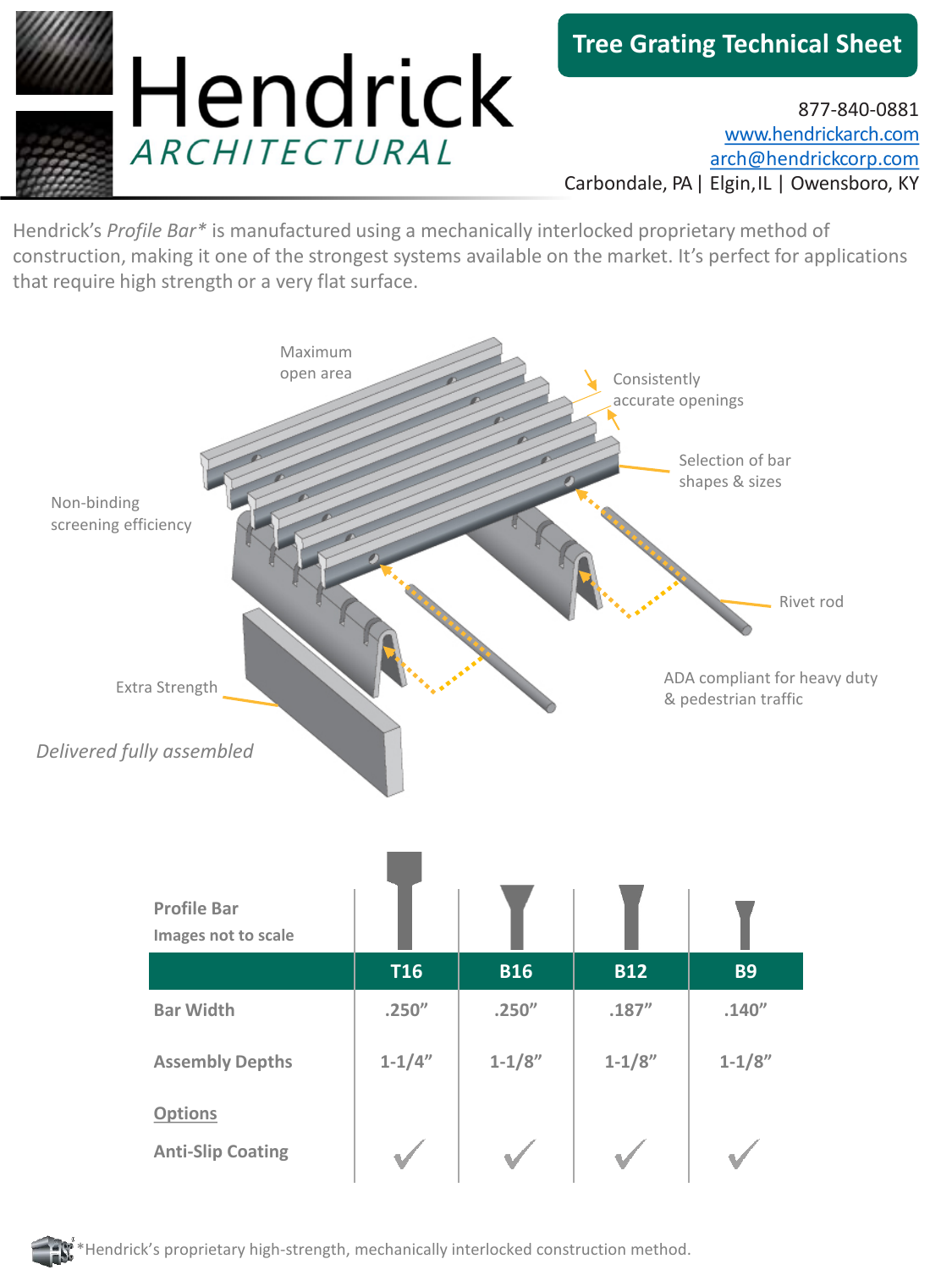

## **Circular Tree Grating**

877-840-0881 [www.hendrickarch.com](http://www.hendrickarch.com/) [arch@hendrickcorp.com](mailto:arch@hendrickcorp.com) Carbondale, PA | Elgin, IL | Owensboro, KY

## **Standard Circular Tree Grates (CTG)**



Banding Around Cutout

Banding Around Removable Grate Section